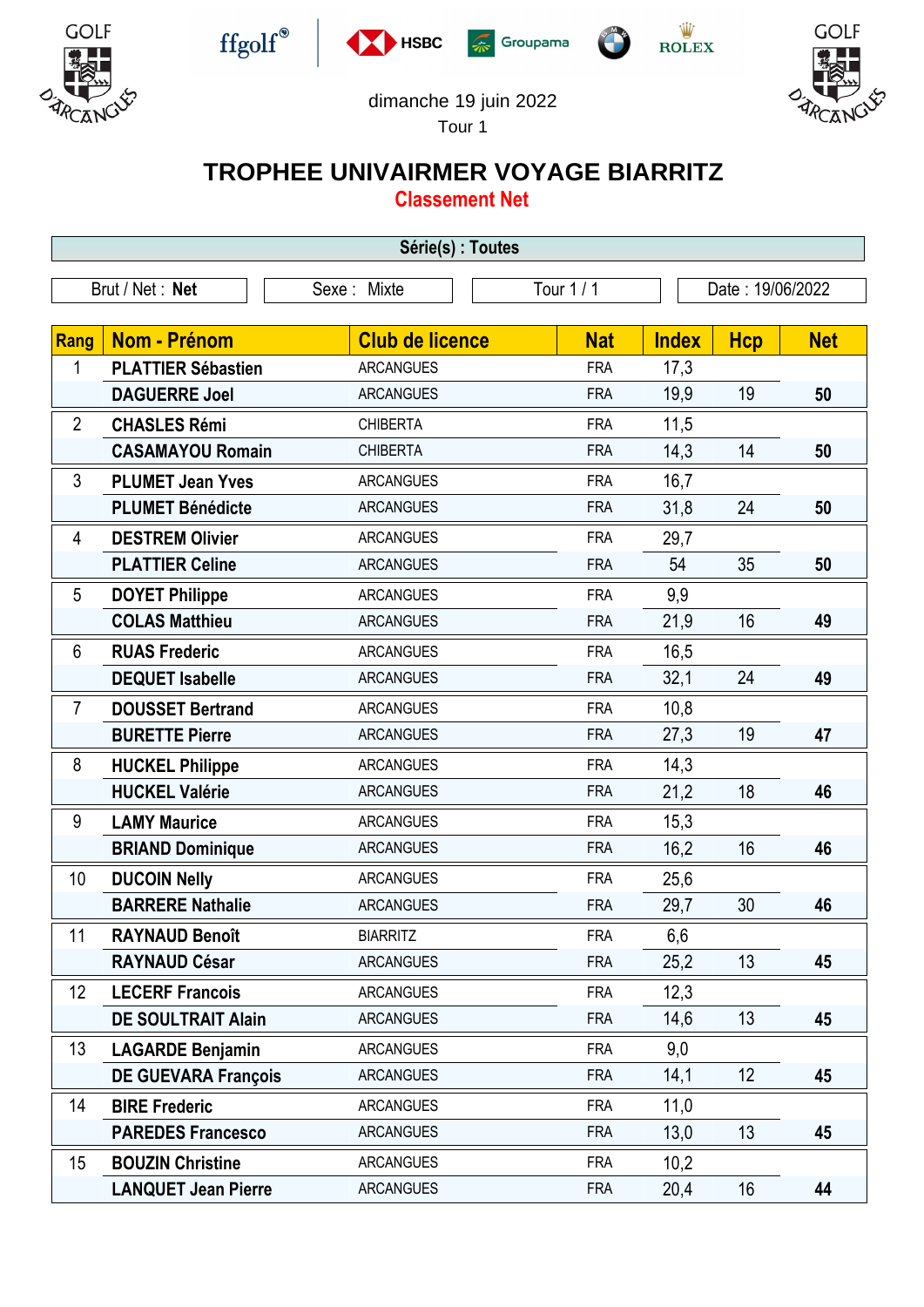| <b>Rang</b> | Nom - Prénom                 | <b>Club de licence</b> | <b>Nat</b> | <b>Index</b> | <b>Hcp</b>      | <b>Net</b> |
|-------------|------------------------------|------------------------|------------|--------------|-----------------|------------|
| 16          | <b>BEAUDOUIN Stéphane</b>    | <b>ARCANGUES</b>       | <b>FRA</b> | 14,4         |                 |            |
|             | <b>LAFFONTAN Martine</b>     | <b>ARCANGUES</b>       | <b>FRA</b> | 15,7         | 15              | 44         |
| 17          | <b>MASSON Patricia</b>       | <b>ARCANGUES</b>       | <b>FRA</b> | 21,3         |                 |            |
|             | <b>MASSON Christophe</b>     | <b>ARCANGUES</b>       | <b>FRA</b> | 22,8         | 23              | 44         |
| 18          | <b>TREHEL Christian</b>      | <b>SEIGNOSSE</b>       | <b>FRA</b> | 12,9         |                 |            |
|             | <b>TREHEL Catherine</b>      | <b>HOSSEGOR</b>        | <b>FRA</b> | 21,0         | 16              | 44         |
| 19          | <b>COUVERCELLE Béatrice</b>  | <b>ARCANGUES</b>       | <b>FRA</b> | 13,3         |                 |            |
|             | <b>CLEMENT Agnès</b>         | <b>ARCANGUES</b>       | <b>FRA</b> | 15,7         | 16              | 44         |
| 20          | <b>DUBOS Daniel</b>          | <b>ARCANGUES</b>       | <b>FRA</b> | 9,4          |                 |            |
|             | <b>LAHITETE Renaud</b>       | <b>ARCANGUES</b>       | <b>FRA</b> | 10,3         | 11              | 44         |
| 21          | <b>DUMONT BRACHER Nadine</b> | <b>ARCANGUES</b>       | <b>FRA</b> | 26,0         |                 |            |
|             | <b>DUMONT Daniel</b>         | <b>ARCANGUES</b>       | <b>FRA</b> | 26,0         | 28              | 44         |
| 22          | <b>ITHURRALDE Michel</b>     | <b>ARCANGUES</b>       | <b>FRA</b> | 9,5          |                 |            |
|             | <b>ROUSSELOT Jon</b>         | CHANTACO               | <b>FRA</b> | 22,1         | 16              | 44         |
| 23          | <b>GUIMBERT Jean Pierre</b>  | <b>ARCANGUES</b>       | <b>FRA</b> | 17,6         |                 |            |
|             | <b>DEROZIER Béatrice</b>     | <b>ARCANGUES</b>       | <b>FRA</b> | 27,0         | 23              | 43         |
| 24          | <b>MASES Jean-Bernard</b>    | <b>ARCANGUES</b>       | <b>FRA</b> | 11,7         |                 |            |
|             | <b>MASES Arthur</b>          | <b>ARCANGUES</b>       | <b>FRA</b> | 32,3         | 21              | 43         |
| 25          | <b>LAYUS Catherine</b>       | <b>ARCANGUES</b>       | <b>FRA</b> | 21,2         |                 |            |
|             | <b>FAGOT Catherine</b>       | <b>ARCANGUES</b>       | <b>FRA</b> | 22,5         | 23              | 43         |
| 26          | <b>VALLIN Jean-Michel</b>    | <b>ARCANGUES</b>       | <b>FRA</b> | 12,2         |                 |            |
|             | <b>VALLIN Anne</b>           | <b>ARCANGUES</b>       | <b>FRA</b> | 23,5         | 17              | 42         |
| 27          | <b>FOUQUET Jean Pierre</b>   | <b>ARCANGUES</b>       | <b>FRA</b> | 14,9         |                 |            |
|             | <b>DATCHARRY Michel</b>      | <b>ARCANGUES</b>       | <b>FRA</b> | 16,9         | 16              | 41         |
| 28          | <b>BUIS Michel</b>           | <b>ARCANGUES</b>       | <b>FRA</b> | 16,0         |                 |            |
|             | <b>BOQUET Nathalie</b>       | <b>ARCANGUES</b>       | <b>FRA</b> | 22,6         | 19              | 41         |
| 29          | <b>LISTRE Oria</b>           | <b>ARCANGUES</b>       | <b>FRA</b> | 8,7          |                 |            |
|             | <b>HIRTZ Julien</b>          | <b>ARCANGUES</b>       | <b>FRA</b> | 14,1         | 12              | 41         |
| 30          | <b>BEAUFORT Claude</b>       | <b>ARCANGUES</b>       | <b>FRA</b> | 13,0         |                 |            |
|             | <b>BULTHEEL Caroline</b>     | <b>ARCANGUES</b>       | <b>FRA</b> | 27,9         | 20              | 41         |
| 31          | <b>DUBOIS Stéphanie</b>      | <b>ARCANGUES</b>       | <b>FRA</b> | 1,8          |                 |            |
|             | <b>DUBOIS Stevens</b>        | <b>ARCANGUES</b>       | <b>FRA</b> | 26,9         | 13              | 40         |
| 32          | <b>D'ARCANGUES Benjamin</b>  | <b>ARCANGUES</b>       | <b>FRA</b> | 12,6         |                 |            |
|             | <b>D'ARCANGUES Valérie</b>   | <b>ARCANGUES</b>       | <b>FRA</b> | 28,3         | 20              | 40         |
| 33          | <b>CHASSANY Anne Marie</b>   | <b>ARCANGUES</b>       | <b>FRA</b> | 26,2         |                 |            |
|             | <b>SIMONET Catherine</b>     | <b>ARCANGUES</b>       | <b>FRA</b> | 28,7         | 30 <sup>°</sup> | 40         |
| 34          | <b>LISTRE Patrick</b>        | <b>ARCANGUES</b>       | <b>FRA</b> | 24,5         |                 |            |
|             | <b>CORNU-THENARD Bruno</b>   | <b>ARCANGUES</b>       | <b>FRA</b> | 25,9         | 27              | 39         |
| 35          | <b>MORIN Bernard</b>         | <b>ARCANGUES</b>       | <b>FRA</b> | 12,6         |                 |            |
|             | <b>PERES Christian</b>       | <b>ARCANGUES</b>       | <b>FRA</b> | 20,8         | 16              | 39         |